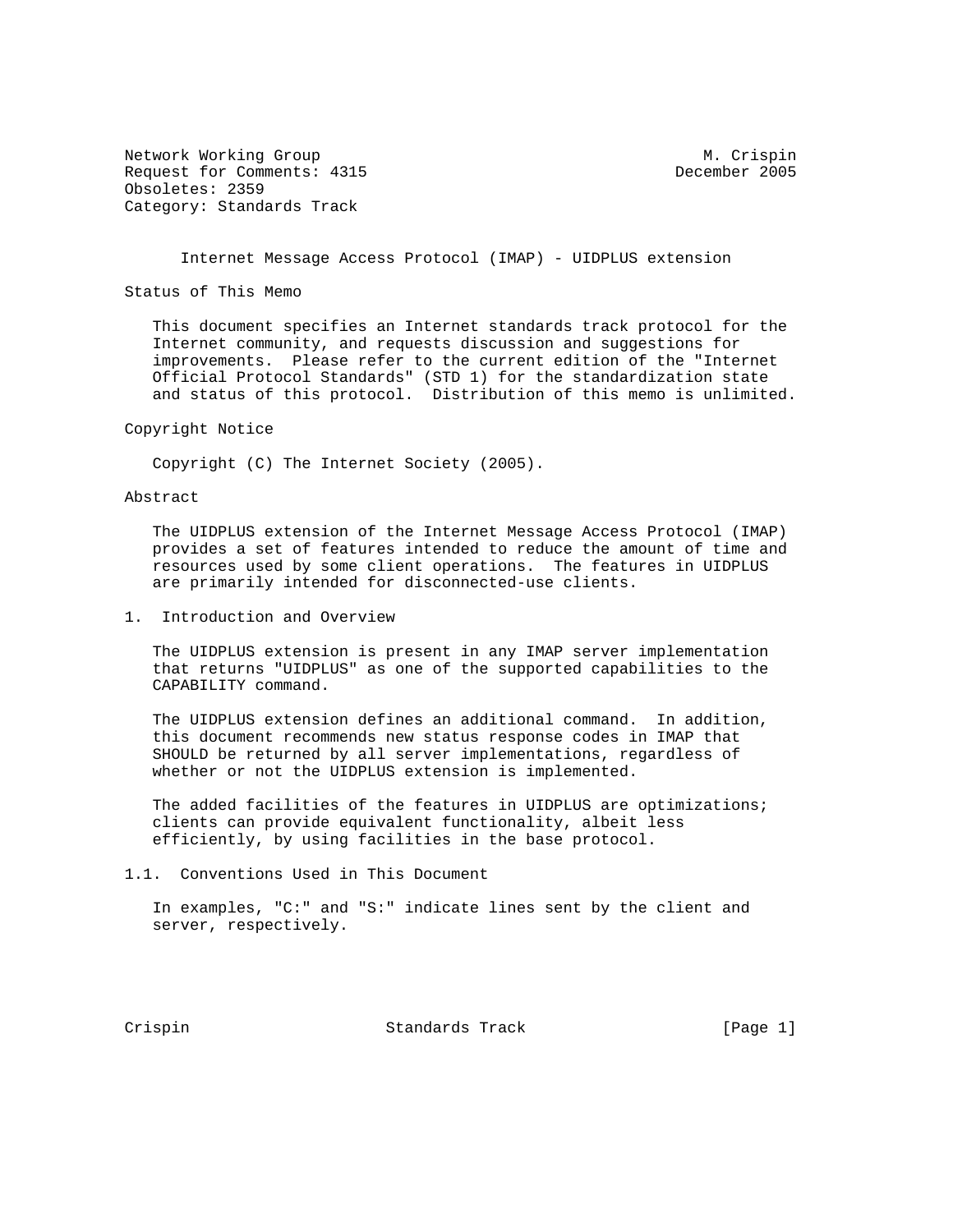The key words "MUST", "MUST NOT", "REQUIRED", "SHALL", "SHALL NOT", "SHOULD", "SHOULD NOT", "MAY", and "OPTIONAL" in this document are to be interpreted as described in [KEYWORDS].

 A "UID set" is similar to the [IMAP] sequence set; however, the "\*" value for a sequence number is not permitted.

2. Additional Commands

 The following command definition is an extension to [IMAP] section 6.4.

2.1. UID EXPUNGE Command

Arguments: sequence set

Data: untagged responses: EXPUNGE

 Result: OK - expunge completed NO - expunge failure (e.g., permission denied) BAD - command unknown or arguments invalid

 The UID EXPUNGE command permanently removes all messages that both have the \Deleted flag set and have a UID that is included in the specified sequence set from the currently selected mailbox. If a message either does not have the \Deleted flag set or has a UID that is not included in the specified sequence set, it is not affected.

 This command is particularly useful for disconnected use clients. By using UID EXPUNGE instead of EXPUNGE when resynchronizing with the server, the client can ensure that it does not inadvertantly remove any messages that have been marked as \Deleted by other clients between the time that the client was last connected and the time the client resynchronizes.

 If the server does not support the UIDPLUS capability, the client should fall back to using the STORE command to temporarily remove the \Deleted flag from messages it does not want to remove, then issuing the EXPUNGE command. Finally, the client should use the STORE command to restore the \Deleted flag on the messages in which it was temporarily removed.

 Alternatively, the client may fall back to using just the EXPUNGE command, risking the unintended removal of some messages.

Crispin Crispin Standards Track [Page 2]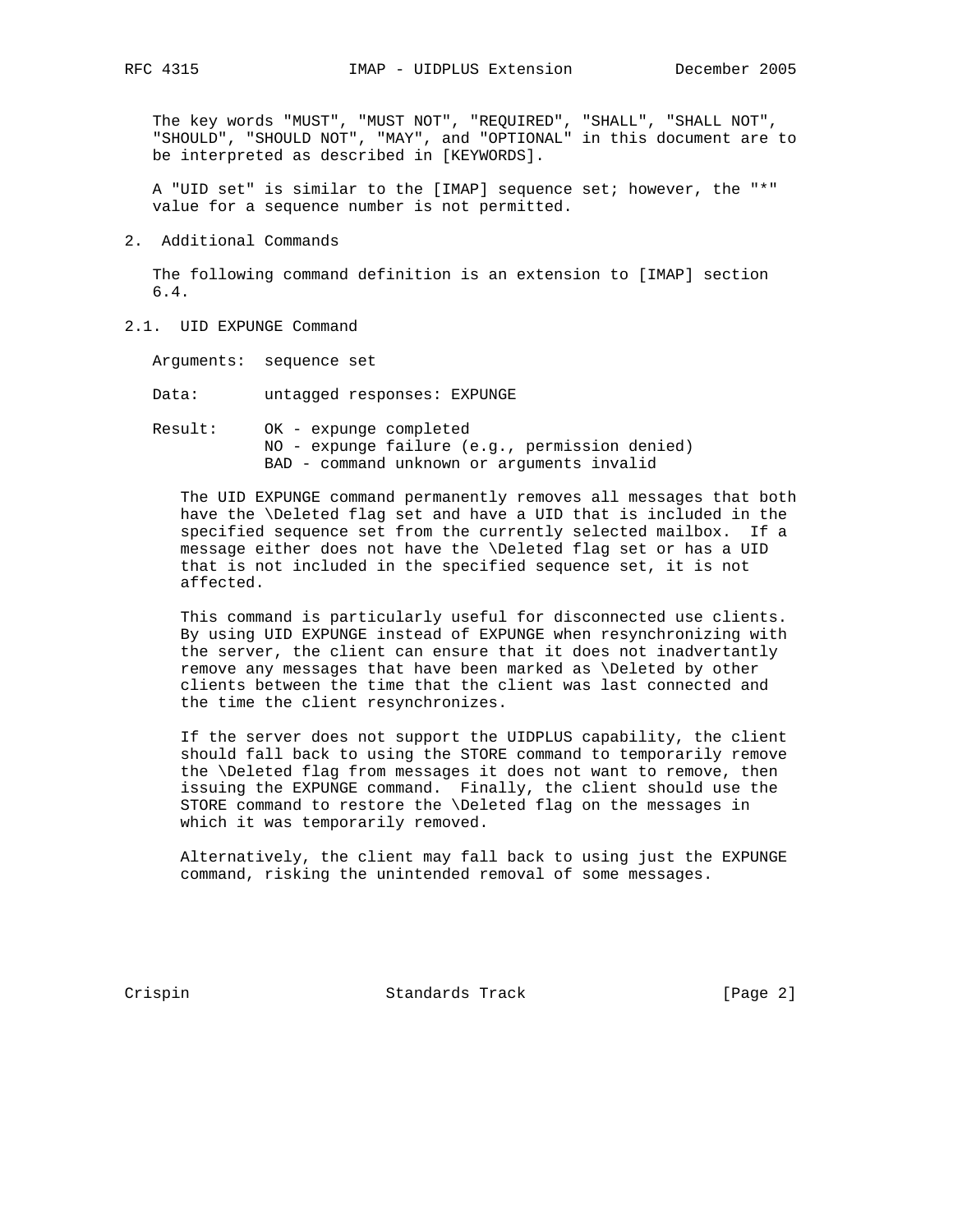Example: C: A003 UID EXPUNGE 3000:3002 S: \* 3 EXPUNGE S: \* 3 EXPUNGE S: \* 3 EXPUNGE S: A003 OK UID EXPUNGE completed

## 3. Additional Response Codes

 The following response codes are extensions to the response codes defined in [IMAP] section 7.1. With limited exceptions, discussed below, server implementations that advertise the UIDPLUS extension SHOULD return these response codes.

 In the case of a mailbox that has permissions set so that the client can COPY or APPEND to the mailbox, but not SELECT or EXAMINE it, the server SHOULD NOT send an APPENDUID or COPYUID response code as it would disclose information about the mailbox.

 In the case of a mailbox that has UIDNOTSTICKY status (as defined below), the server MAY omit the APPENDUID or COPYUID response code as it is not meaningful.

 If the server does not return the APPENDUID or COPYUID response codes, the client can discover this information by selecting the destination mailbox. The location of messages placed in the destination mailbox by COPY or APPEND can be determined by using FETCH and/or SEARCH commands (e.g., for Message-ID or some unique marker placed in the message in an APPEND).

APPENDUID

 Followed by the UIDVALIDITY of the destination mailbox and the UID assigned to the appended message in the destination mailbox, indicates that the message has been appended to the destination mailbox with that UID.

 If the server also supports the [MULTIAPPEND] extension, and if multiple messages were appended in the APPEND command, then the second value is a UID set containing the UIDs assigned to the appended messages, in the order they were transmitted in the APPEND command. This UID set may not contain extraneous UIDs or the symbol "\*".

 Note: the UID set form of the APPENDUID response code MUST NOT be used if only a single message was appended. In particular, a server MUST NOT send a range such as 123:123. This is because a client that does not support [MULTIAPPEND] expects only a single UID and not a UID set.

Crispin Standards Track [Page 3]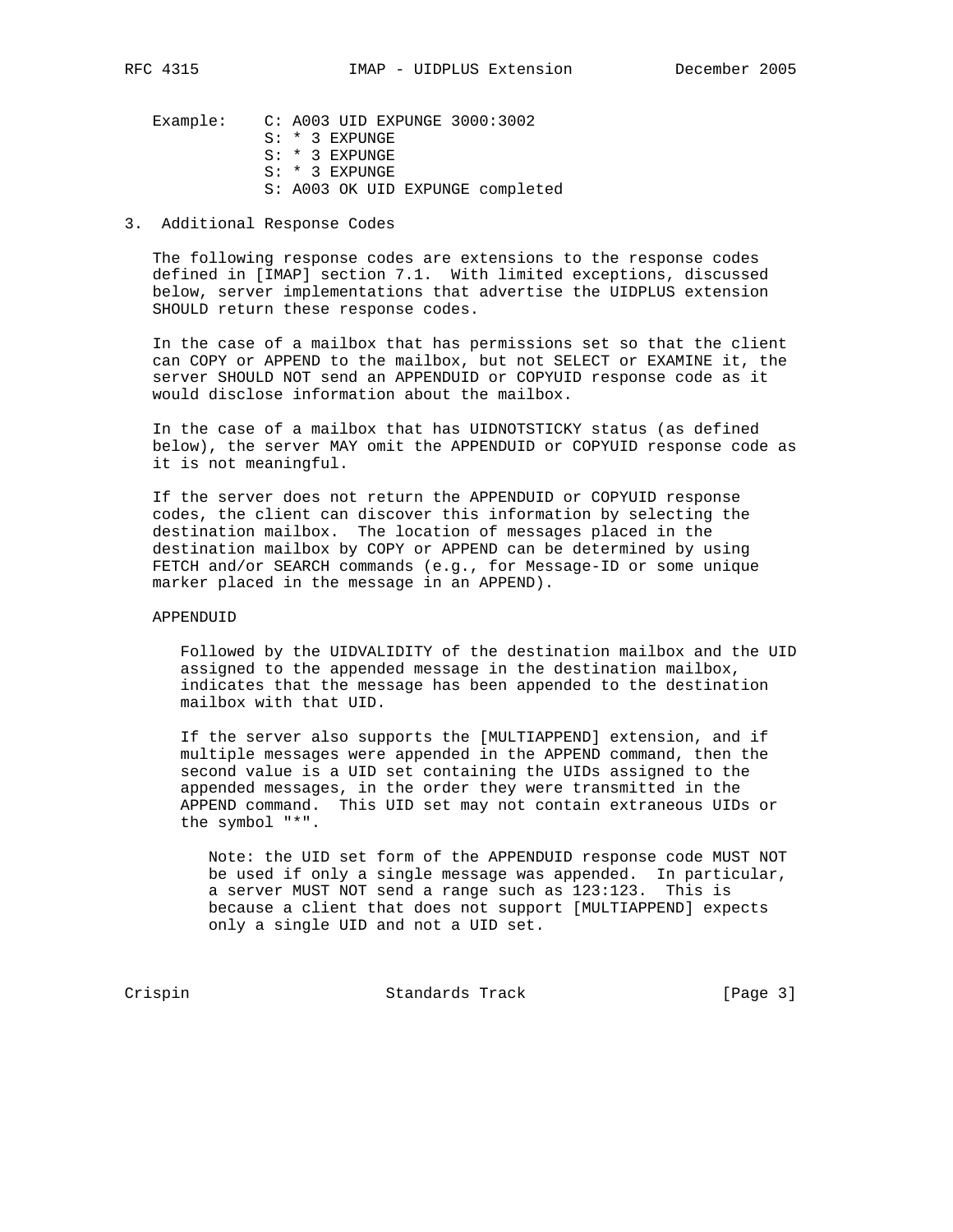UIDs are assigned in strictly ascending order in the mailbox (refer to [IMAP], section 2.3.1.1) and UID ranges are as in [IMAP]; in particular, note that a range of 12:10 is exactly equivalent to 10:12 and refers to the sequence 10,11,12.

 This response code is returned in a tagged OK response to the APPEND command.

## COPYUID

 Followed by the UIDVALIDITY of the destination mailbox, a UID set containing the UIDs of the message(s) in the source mailbox that were copied to the destination mailbox and containing the UIDs assigned to the copied message(s) in the destination mailbox, indicates that the message(s) have been copied to the destination mailbox with the stated UID(s).

The source UID set is in the order the message(s) were copied; the destination UID set corresponds to the source UID set and is in the same order. Neither of the UID sets may contain extraneous UIDs or the symbol "\*".

 UIDs are assigned in strictly ascending order in the mailbox (refer to [IMAP], section 2.3.1.1) and UID ranges are as in [IMAP]; in particular, note that a range of 12:10 is exactly equivalent to 10:12 and refers to the sequence 10,11,12.

 This response code is returned in a tagged OK response to the COPY command.

## UIDNOTSTICKY

 The selected mailbox is supported by a mail store that does not support persistent UIDs; that is, UIDVALIDITY will be different each time the mailbox is selected. Consequently, APPEND or COPY to this mailbox will not return an APPENDUID or COPYUID response code.

 This response code is returned in an untagged NO response to the SELECT command.

 Note: servers SHOULD NOT have any UIDNOTSTICKY mail stores. This facility exists to support legacy mail stores in which it is technically infeasible to support persistent UIDs. This should be avoided when designing new mail stores.

Crispin Crispin Standards Track [Page 4]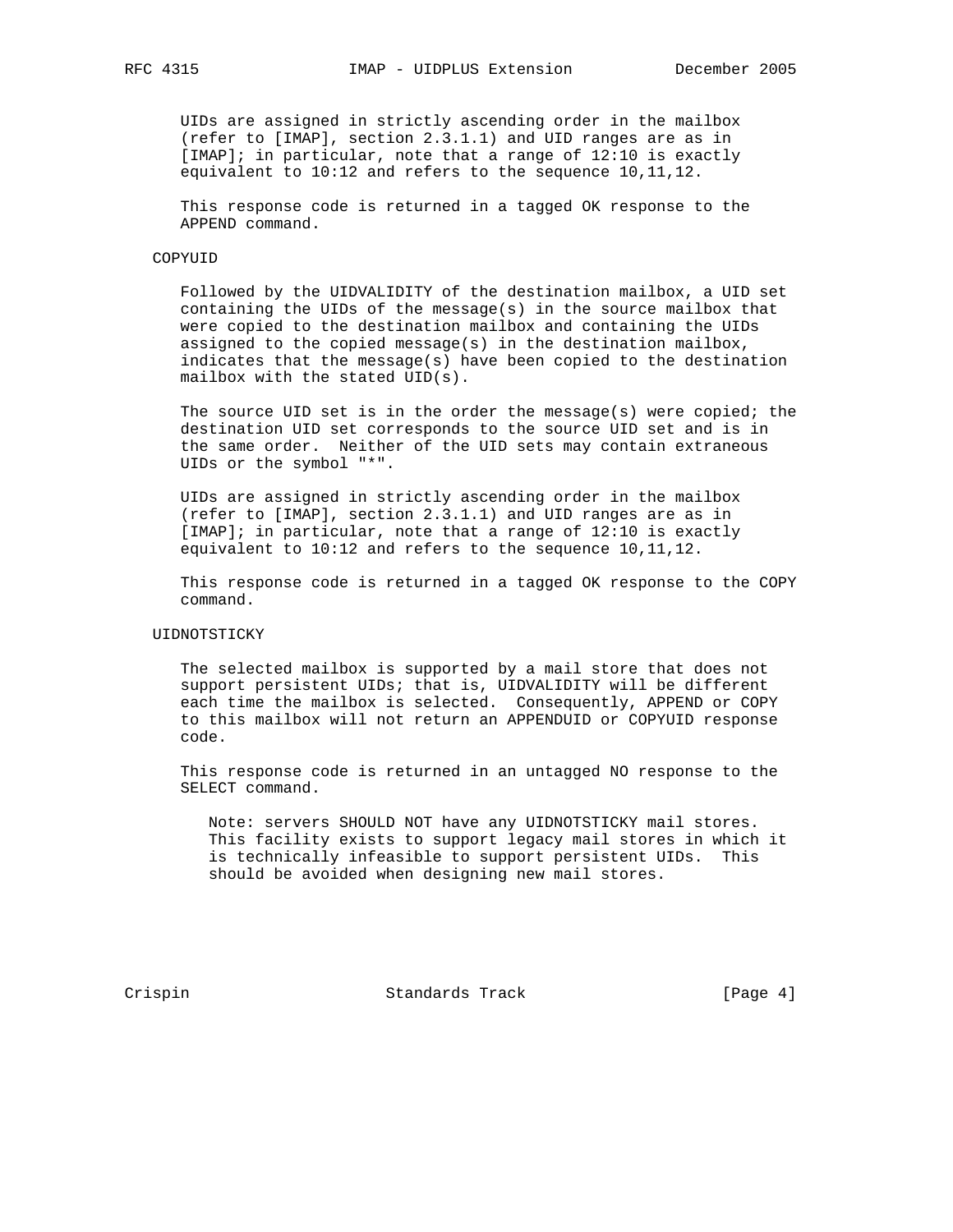Example: C: A003 APPEND saved-messages (\Seen) {297} C: Date: Mon, 7 Feb 1994 21:52:25 -0800 (PST) C: From: Fred Foobar <foobar@example.com> C: Subject: afternoon meeting C: To: mooch@example.com C: Message-Id: <B27397-0100000@example.com> C: MIME-Version: 1.0 C: Content-Type: TEXT/PLAIN; CHARSET=US-ASCII C: C: Hello Joe, do you think we can meet at 3:30 tomorrow? C: S: A003 OK [APPENDUID 38505 3955] APPEND completed C: A004 COPY 2:4 meeting S: A004 OK [COPYUID 38505 304,319:320 3956:3958] Done C: A005 UID COPY 305:310 meeting S: A005 OK No matching messages, so nothing copied C: A006 COPY 2 funny S: A006 OK Done C: A007 SELECT funny S: \* 1 EXISTS S: \* 1 RECENT S: \* OK [UNSEEN 1] Message 1 is first unseen S: \* OK [UIDVALIDITY 3857529045] Validity session-only S: \* OK [UIDNEXT 2] Predicted next UID S: \* NO [UIDNOTSTICKY] Non-persistent UIDs S: \* FLAGS (\Answered \Flagged \Deleted \Seen \Draft) S: \* OK [PERMANENTFLAGS (\Deleted \Seen)] Limited S: A007 OK [READ-WRITE] SELECT completed

 In this example, A003 and A004 demonstrate successful appending and copying to a mailbox that returns the UIDs assigned to the messages. A005 is an example in which no messages were copied; this is because in A003, we see that message 2 had UID 304, and message 3 had UID 319; therefore, UIDs 305 through 310 do not exist (refer to section 2.3.1.1 of [IMAP] for further explanation). A006 is an example of a message being copied that did not return a COPYUID; and, as expected, A007 shows that the mail store containing that mailbox does not support persistent UIDs.

4. Formal Syntax

 Formal syntax is defined using ABNF [ABNF], which extends the ABNF rules defined in [IMAP]. The IMAP4 ABNF should be imported before attempting to validate these rules.

append-uid = uniqueid

capability =/ "UIDPLUS"

Crispin Crispin Standards Track [Page 5]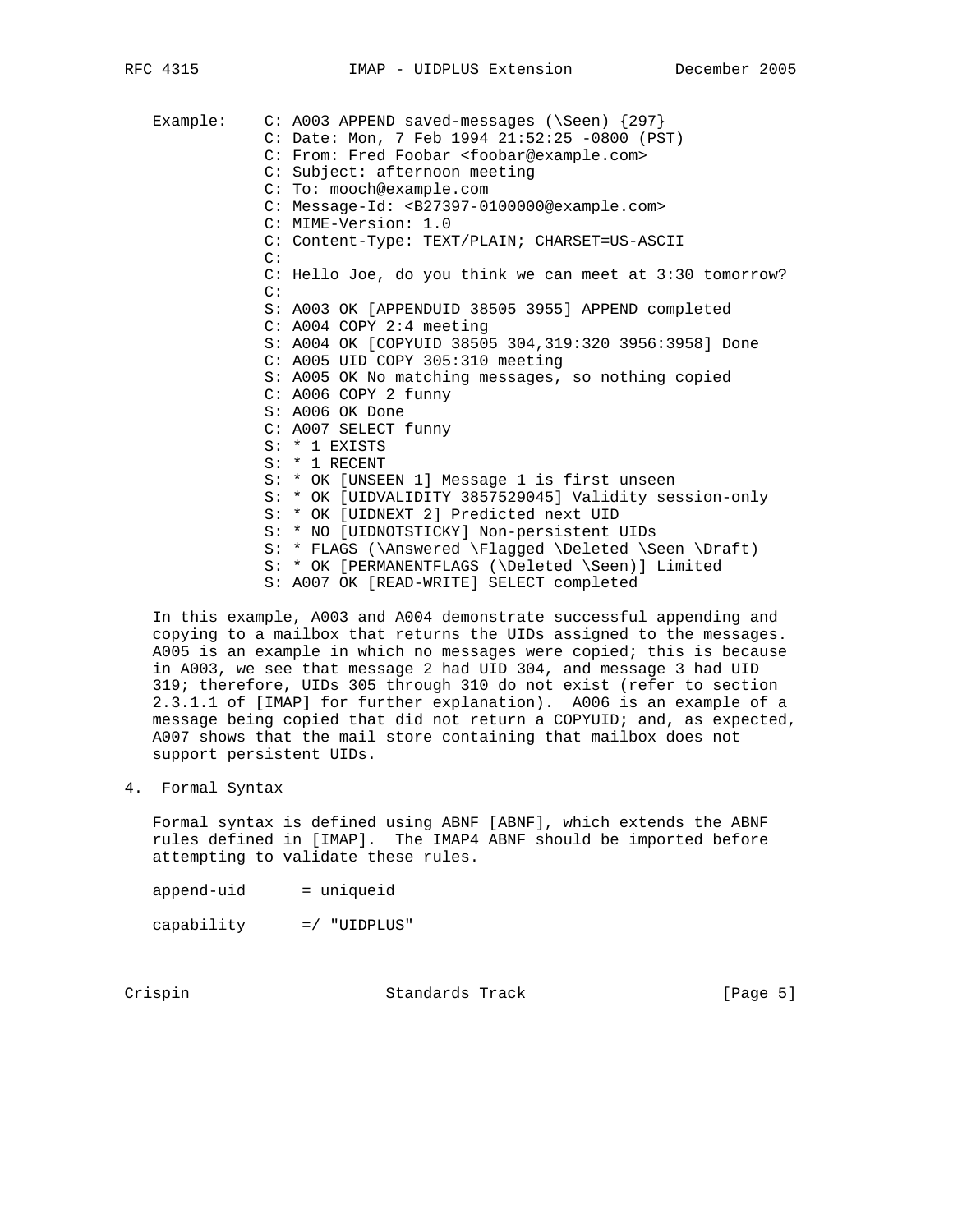command-select =/ uid-expunge resp-code-apnd = "APPENDUID" SP nz-number SP append-uid resp-code-copy = "COPYUID" SP nz-number SP uid-set SP uid-set resp-text-code =/ resp-code-apnd / resp-code-copy / "UIDNOTSTICKY" ; incorporated before the expansion rule of ; atom [SP 1\*<any TEXT-CHAR except "]">] ; that appears in [IMAP] uid-expunge = "UID" SP "EXPUNGE" SP sequence-set uid-set = (uniqueid / uid-range) \*("," uid-set)  $uid-range$  = (uniqueid ":" uniqueid) ; two uniqueid values and all values ; between these two regards of order. ; Example: 2:4 and 4:2 are equivalent. Servers that support [MULTIAPPEND] will have the following extension to the above rules:

 $append-uid = /uid-set$  ; only permitted if client uses [MULTIAPPEND] ; to append multiple messages.

5. Security Considerations

 The COPYUID and APPENDUID response codes return information about the mailbox, which may be considered sensitive if the mailbox has permissions set that permit the client to COPY or APPEND to the mailbox, but not SELECT or EXAMINE it.

 Consequently, these response codes SHOULD NOT be issued if the client does not have access to SELECT or EXAMINE the mailbox.

6. IANA Considerations

 This document constitutes registration of the UIDPLUS capability in the imap4-capabilities registry, replacing [RFC2359].

7. Normative References

 [ABNF] Crocker, D. and P. Overell, "Augmented BNF for Syntax Specifications: ABNF", RFC 4234, October 2005.

Crispin Crispin Standards Track [Page 6]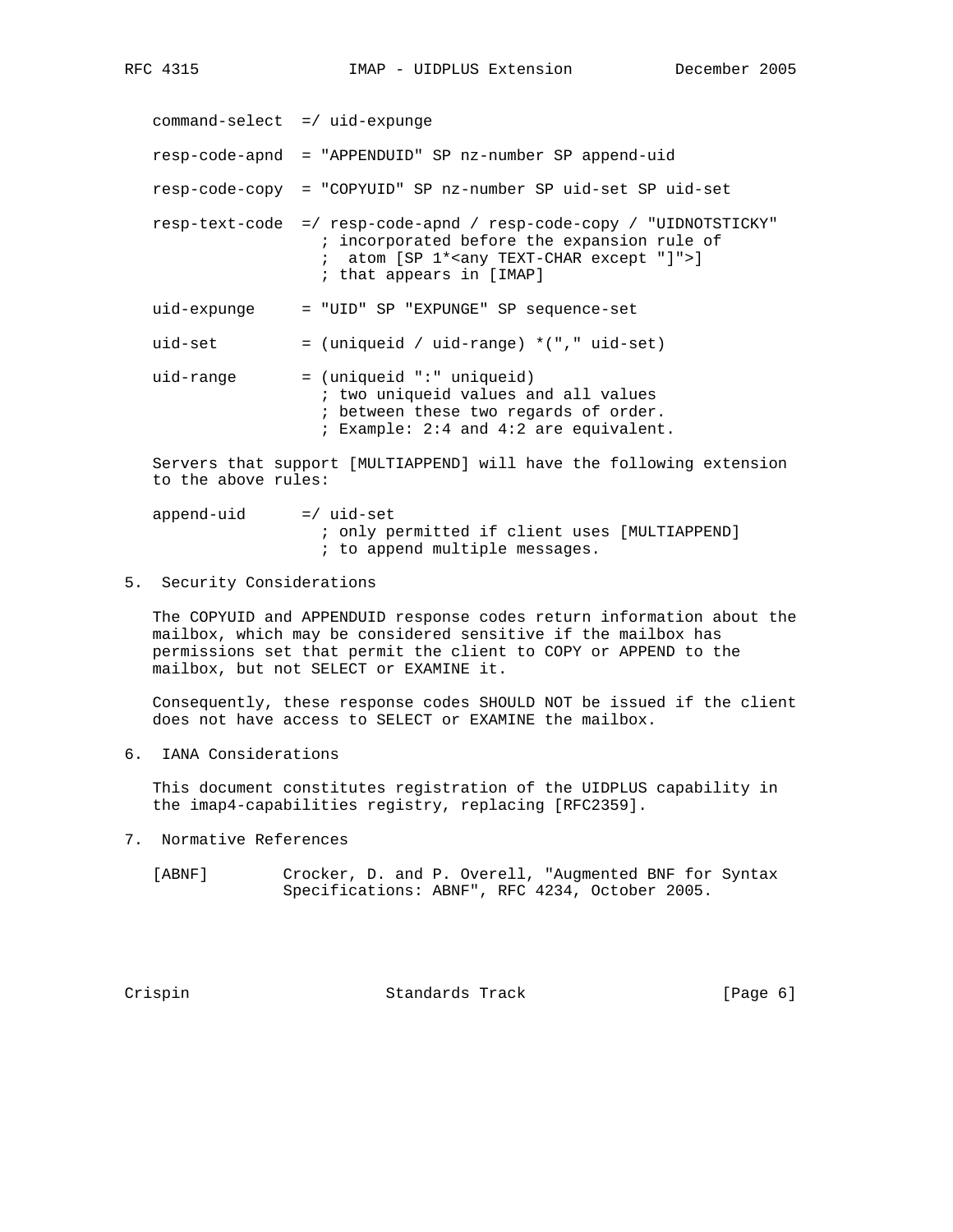- [IMAP] Crispin, M., "INTERNET MESSAGE ACCESS PROTOCOL VERSION 4rev1", RFC 3501, March 2003.
- [KEYWORDS] Bradner, S., "Key words for use in RFCs to Indicate Requirement Levels", BCP 14, RFC 2119, March 1997.

 [MULTIAPPEND] Crispin, M., "Internet Message Access Protocol (IMAP) - MULTIAPPEND Extension", RFC 3502, March 2003.

8. Informative References

 [RFC2359] Myers, J., "IMAP4 UIDPLUS extension", RFC 2359, June 1998.

9. Changes from RFC 2359

 This document obsoletes [RFC2359]. However, it is based upon that document, and takes substantial text from it (albeit with numerous clarifications in wording).

 [RFC2359] implied that a server must always return COPYUID/APPENDUID data; thus suggesting that in such cases the server should return arbitrary data if the destination mailbox did not support persistent UIDs. This document adds the UIDNOTSTICKY response code to indicate that a mailbox does not support persistent UIDs, and stipulates that a UIDPLUS server does not return COPYUID/APPENDUID data when the COPY (or APPEND) destination mailbox has UIDNOTSTICKY status.

Author's Address

 Mark R. Crispin Networks and Distributed Computing University of Washington 4545 15th Avenue NE Seattle, WA 98105-4527

 Phone: (206) 543-5762 EMail: MRC@CAC.Washington.EDU

Crispin Crispin Standards Track [Page 7]